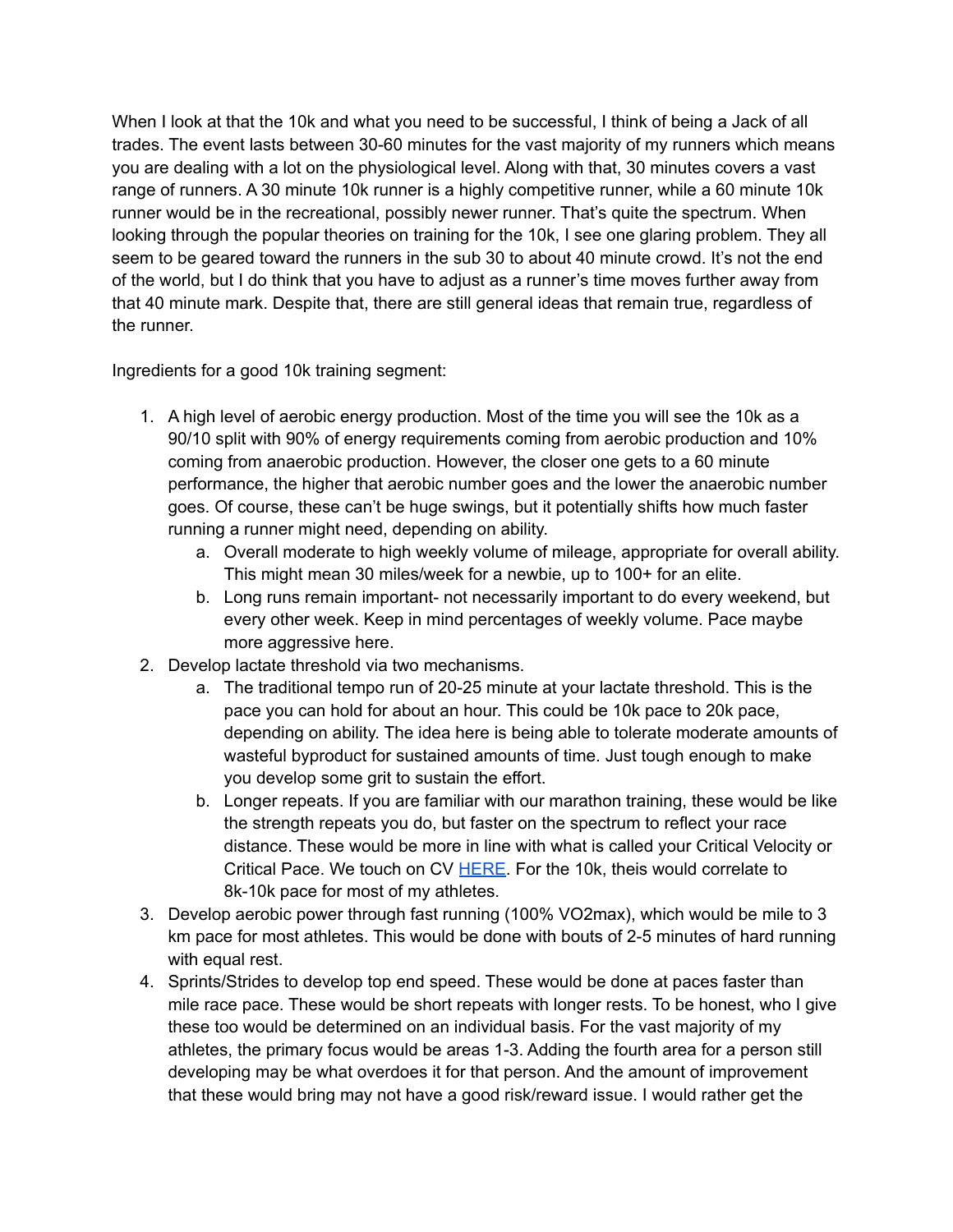person who's in that 40-60 minute range to master the other components first. By doing that, a lot of times they will improve a great deal, anyway. Thenwe can come back and add the 4th step.

Looking at the 10k from a training segment standpoint, I typically approach from general to specific periodization standpoint. Start with the base and make sure you have a foundation of running under your belt. This might be a few days to a few weeks, depending on your situation.

From there, we'd start climbing the ladder by adding introductory 5k work into the mix. By that, I mean just some lighter workouts at 5k pace. The repeats would be short with ample rest. I may also add a second workout and a long run. I might alternate one week with a second workout and the next with the long run. The second workout would typically be at half marathon pace to start with. If it's a longer schedule (14-18 weeks), I might even start at MP.

The meat and potatoes weeks of the plans will be a 5k pace workout an LT to CV workout, and long runs at regular intervals. Ideally this section is not longer than 8 weeks. As you can guess, we'll move from general fitness, to really dialing in the 10k pace with increasing intensity from the LT side of things with repeat distances appropriate to the race distance. What that means is we'll shift gears from just accumulating moderate amounts of junk in our legs, to overloading it, while still forcing it to hold for several minutes at a time.

The question becomes, how do we incorporate even faster running, while not just blowing past the point of no return? That's always a big fear- am I balancing doing enough versus not doing enough. As we become faster, we do need to touch on faster paces, but I need athletes to recover. Do I want to add a third workout to the week, especially when there are already two at high intensity? The answer is probably not. So, in order to do that, we might swap out one of the workouts to get the faster running in. It's also a time to get creative with workouts. I have become a big fan of combining workouts, or making them progressive. That means, I might do a Threshold type workout- say a 20 minute effort, then finishing it off with something like 4-6x 200 meters at mile race pace. This is great for getting that extra work in without breaking the bank. A little bit of this speed goes a long way, plus, it really simulates trying to ratchet down that last mile of a 10k when the legs are already tired.

To go along with adding that work, we have to consider when we are doing it. This will be late in the segment and a few weeks of this will go a long way. So, if we start the last couple weeks during the taper and then continue if we spend a few weeks of reduced training to get a few races in, then this will work quite nicely. Speaking of taper, for the most part, I like doing a week taper of reduced mileage with intensity staying constant. A workout a few days before and then race. Now, with races like 5k's and 10k's, we can race a few times after that initial race. We can reduce the training and keep some workouts rolling and maintain performance for a few weeks. I wouldn't extend more than four weeks from the initial race. Then a short recovery period and then start a new segment!